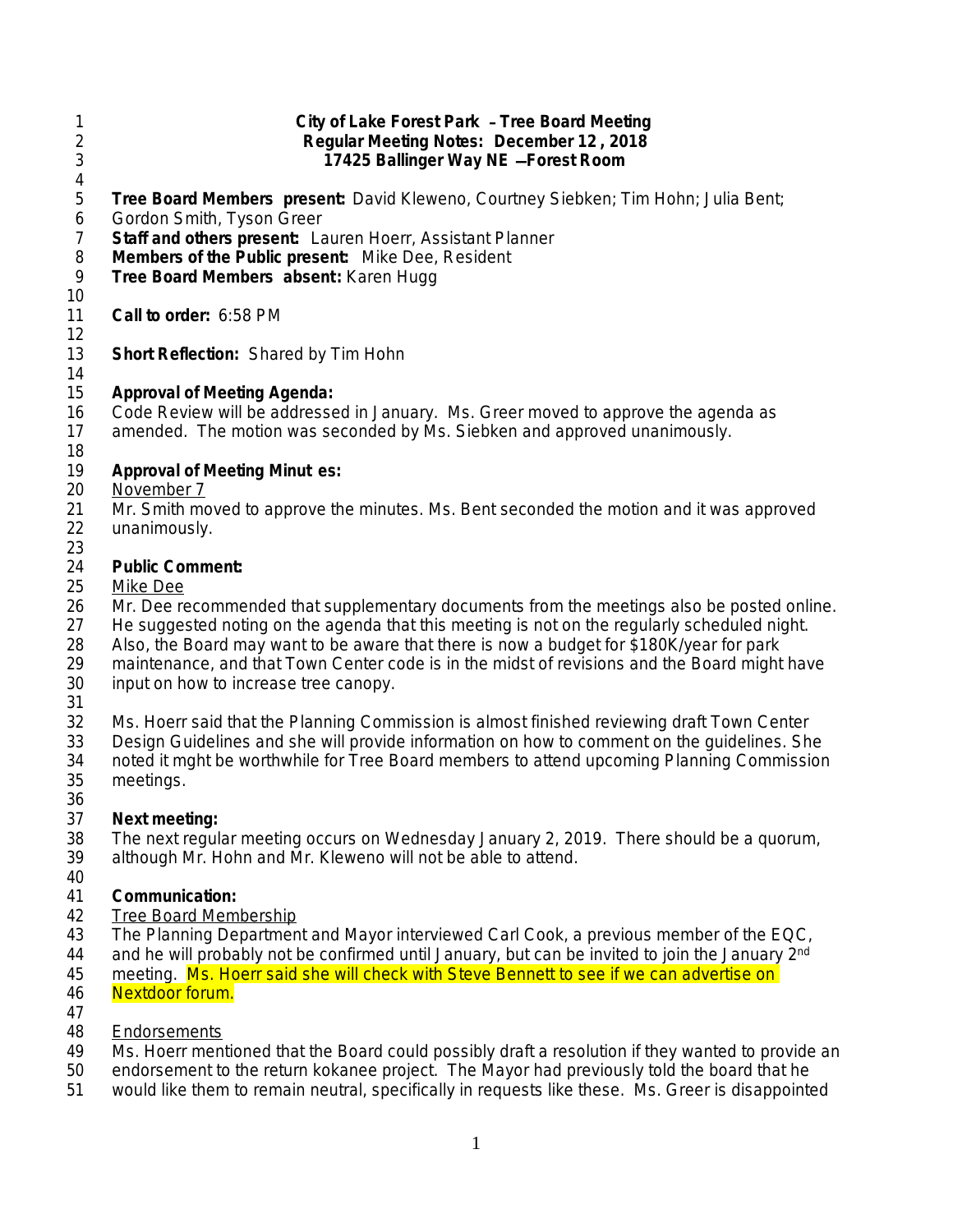- 1 that the board is unable to support groups that provide grants for the city's tree canopy studies<br>2 and other tree related activities.
- and other tree related activities.
- 3<br>4

## Calendar of Events

5 Ms. Greer drafted a calendar for 2019. She also has an offer from Seattle's tree board to meet 6 during the year. That will be discussed under the work plan discussion.

7

## 8 **Old Business:**<br>9 Work Plan Rev

Work Plan Review

10 The Board walked through the list together and generally discussed each highlighted line item.

11 There will be a deeper discussion next month. Mr. Hohn requested to add "fire suppression" to<br>12 the list. It was also requested that when Ashley comes to next month's meeting, that the revised

the list. It was also requested that when Ashley comes to next month's meeting, that the revised

13 tree list be part of the conversation. There was discussion of changing the word "maintenance" 14 in the list to "preservation." Mr. Kleweno asked that the board consider allocating some

15 resources to helping elderly or disabled residents help with tree maintenance costs or physical

- 16 work on their properties, if needed. It was discussed that, in general, there is a lack of incentive
- 17 for property owners to want to maintain/preserve trees. Everyone should review the list for next
- 

18 month's meeting and be prepared to discuss. Ms. Greer will send and updated list tonight or 19<br>19 tomorrow to Ms. Hoerr for distribution. Members who will be absent next month will submit the tomorrow to Ms. Hoerr for distribution. Members who will be absent next month will submit their

- 20 thoughts to Ms. Hoerr by the 31<sup>st</sup> of December at the latest.
- $\frac{21}{22}$

22 ELM Canopy Study Follow-Up Discussion<br>23 Ms. Greer is going to provide a letter to Ste 23 Ms. Greer is going to provide a letter to Steve Bennett stating that ELM failed to complete the<br>24 Deproject and that Chris Overdorf needs to be released from his non-compete so he can finish the 24 project and that Chris Overdorf needs to be released from his non-compete so he can finish the

25 list of seven tasks (document provided). Phase 2, Task 5, Mr. Overdorf thought in the past the

- 
- 26 city had an intern that uploaded this information to King County maps. On task 7, the board is 27 seeking to find out how ELM decided between canopy and non-canopy in the LIDAR. Mr. seeking to find out how ELM decided between canopy and non-canopy in the LIDAR. Mr.
- 28 Overdorf believes that Jones & Jones should definitely have the shape files from the 2009 study.<br>29 He and Ms. Greer are following up. A memo is to follow about Mr. Overdorf's opinion regarding
- 29 He and Ms. Greer are following up. A memo is to follow about Mr. Overdorf's opinion regarding
- 30 the increase in canopy. Ms. Greer made a motion that the Tree Board recommends creating a
- 31 contract with Chris Overdorf to complete the list of seven tasks for the Lake Forest Park tree<br>32 canopy study. Mr. Hohn seconded the motion: it was approved unanimously. Ms. Greer will
- canopy study. Mr. Hohn seconded the motion; it was approved unanimously. Ms. Greer will ask 33 Mr. Overdorf for a quote, and will ask that it be broken down item-by item.
- 
- 34<br>35 Ivy Outreach/Discussion

36 Ms. Bent identified an area along McAleer Creek, near an entrance to Lake Forest Park, where

- 37 the trees are encumbered with ivy. The city arborist Ashley Adams agreed that ivy removal in
- 38 this area would help preserve the trees. Ms. Bent contacted EarthCorps and they have reached<br>39 an informal agreement, pending a visit to the site, with a tentative cost of \$1900/day, for a crew
- an informal agreement, pending a visit to the site, with a tentative cost of \$1900/day, for a crew
- 40 of 5-6 persons (including tax, permits, licenses, etc.). Funding of \$6,000 has been secured from
- 41 King Conservation District. Sixteen property owners will need to be contacted. The ivy is not 42 generally in the canopy, only on the trunks. Ms. Adams also identified a hazard area in her
- 43 review, which could be pointed out to the landowner as an opportunity for maintenance.
- 44
- 45 Budget Review

46 The Board only needs to come up with projects and the costs of them so that the funds can be 47 requested from the City Tree Fund. Nine tree vouchers are remaining (\$67.50 each).

- requested from the City Tree Fund. Nine tree vouchers are remaining (\$67.50 each).
- 48<br>49
- NUD Follow-Up
- 50 Ms. Bent will let us know if something comes up.
- 51
- 52 Sewer Inserts